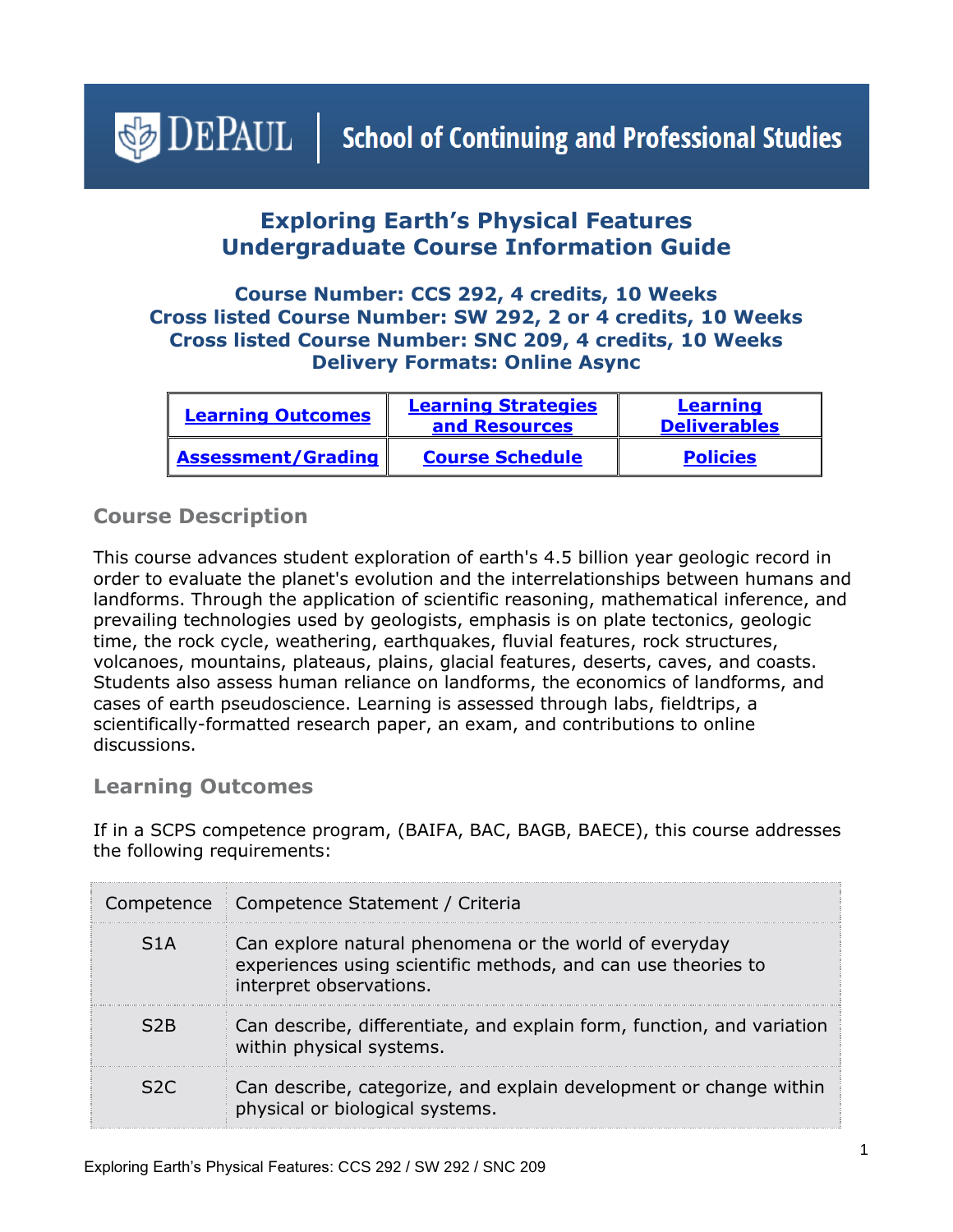| S4             | Can describe and explain connections among diverse aspects of<br>mature. |
|----------------|--------------------------------------------------------------------------|
| S <sub>5</sub> | Can explain and evaluate the nature and process of science.              |

<span id="page-1-0"></span>**Learning Outcomes for SNC 209: Liberal Studies Program - Scientific Inquiry: Science as a Way of Knowing Domain**

• Students will be able to apply appropriate concepts, tools, and techniques of scientific inquiry.

• Students will be able to describe how natural scientific, mathematical, and/or computational methodologies function as mechanisms for inquiry.

• Students will be able to explain the interaction between the content of their SI-Elective course and other scientific disciplines or the broader society.

#### **[Back to Top](#page-0-1)**

#### **Learning Strategies and Resources**

Some learning activities, assignments and deadlines will vary depending on the delivery format of the course and may differ slightly from what is presented in this document.

This online course progresses through 5 geology-themed modules each with two units that employ a combination of readings (text and scholarly articles) and multimedia resources (archived online videos, United States Geological Survey websites, and National Science Digital Library multimedia). Each unit is one week in duration. Corresponding laboratory exercises and virtual fieldtrips to websites with interactive multimedia alternate every other week with laboratory exercises employing rock specimen kits, field data collections, online geomorphology databases (USGS), as well as online interactive simulations of landform processes (volcanoes, earthquakes, and weathering).

#### **Required Readings**

Books and learning materials are available at the DePaul bookstore, at [http://depaul](http://depaul-loop.bncollege.com/)[loop.bncollege.com,](http://depaul-loop.bncollege.com/) or through alternative sources.

Reed Wicander, James S. Monroe. Geology: Earth in Perspective (MindTap Course List) 3rd Edition, (2021), Cengage Learning. ISBN-10 : 0357117336, ISBN-13 : 978- 0357117330.

Required Lab Resource: Rock Kit with 15 Specimens, (3) Different Rock Types & Magnifier. Available for purchase through the through geology.com. http://geology.com/store/collections/rockkit.shtml.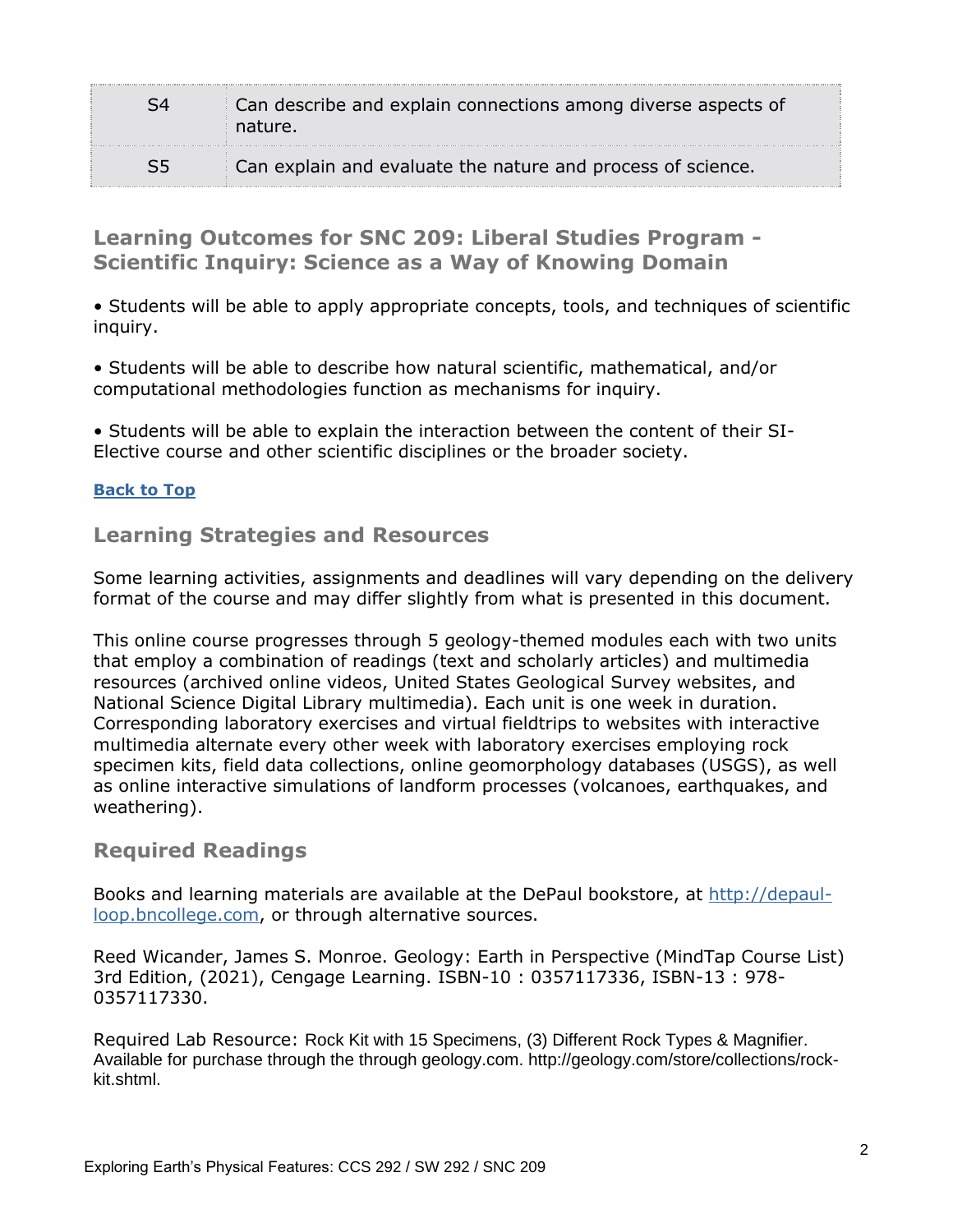Additional readings may be available on Electronic Reserve, at the [DePaul Library.](https://library.depaul.edu/services/Pages/Course-Reserves-Services.aspx) Login to Ares Course Reserves and select the course. Log in using your Campus Connect User ID and password. You will then get a page listing the courses in which you're enrolled that have readings posted in Ares. Click on the title of this course and the list of our electronic reserve readings will be displayed.

#### <span id="page-2-0"></span>**Learning Deliverables**

Students are required to participate in weekly online discussions that reinforce module concepts and student critical thinking through original contributions and collaborative responses to classmates. Students undertake a structured self-directed fieldtrip to a local landform to conduct an original study centering on a geological hypothesis concerning its origin. Students also complete an original inquiry research paper following a scientific format.

#### <span id="page-2-1"></span>**Assessment of Student Learning**

#### **Grading Practices**

Identify the criteria that will be used to assess and grade students' evidences of learning (deliverables).

#### **Distribution of Grade Points**

| Discussions (10)                       | 20%             |
|----------------------------------------|-----------------|
| Lab Reports (4)                        | 20 <sub>%</sub> |
| Research Paper (Topics and References) | .5%             |
| Research Paper (Final)                 | 20%             |
| Virtual Fieldtrip Reports (4)          | 10%             |
| Landform Field Trip Report             |                 |

# **Grading Scale**

| $A = 95$ to 100 | $A = 91$ to 94   | $B+ = 88$ to 90  |
|-----------------|------------------|------------------|
| $B = 85$ to 87  | $B - = 81$ to 84 | $C + = 77$ to 80 |
| $C = 73$ to 76  | $C = 69$ to 72   | $D+ = 65$ to 68  |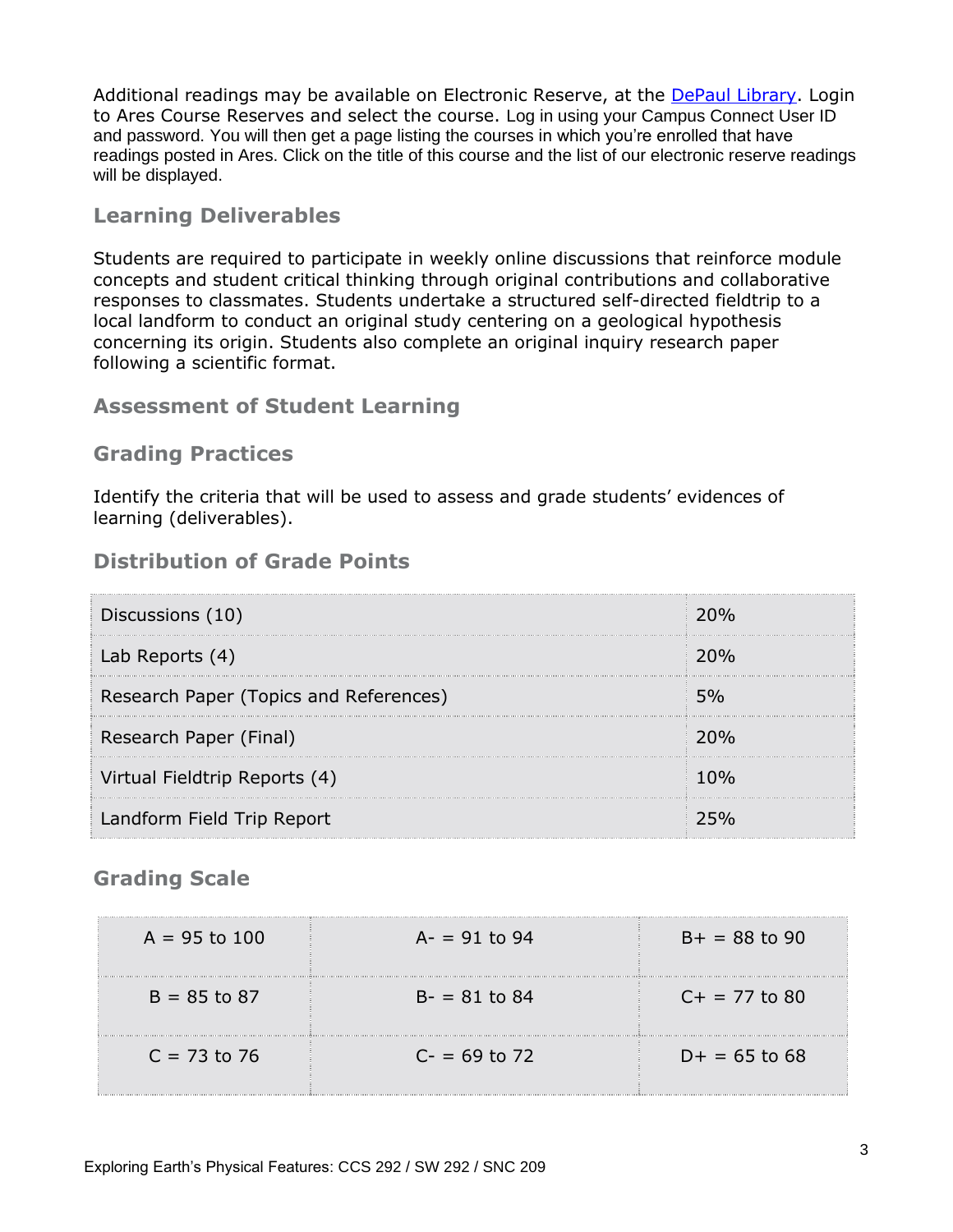| $D = 61$ to 64 | $F = 60$ or below | <b>INC</b> |
|----------------|-------------------|------------|
|                |                   |            |

# **[Back to Top](#page-0-1)**

# <span id="page-3-0"></span>**Course Schedule**

| <b>Week and</b><br><b>Module Title</b>                                                                   | <b>Readings</b>                                           | <b>Assignments</b>                                                                                                          |
|----------------------------------------------------------------------------------------------------------|-----------------------------------------------------------|-----------------------------------------------------------------------------------------------------------------------------|
| Week 1,<br>Module 1:<br>General<br>Characteristics<br>of Earth, Plate<br>Tectonics, and<br>Geologic Time | Read: GEOL, (Chapters 1 & 2)<br>Scientific Method Website | Take Virtual Fieldtrip 1<br>Submit Fieldtrip Report 1<br>Discussion Forum 1.1: The<br>Dynamic Earth                         |
| Week 2,<br>Module 1: Rock<br>Types and The<br><b>Rock Cycle</b>                                          | Read: GEOL, (Chapter 3)                                   | Do Lab 1: Plate Tectonics<br>Submit Lab Report 1<br>Begin Research Paper<br>Discussion Forum 1.2: The<br>Dynamic Earth      |
| Week 3,<br>Module 2:<br>Chemical and<br>Mechanical<br>Weathering,<br>Gravity and<br>Earthquakes          | Read: GEOL, (Chapters 6 & 8)                              | Take Virtual Fieldtrip 2:<br>Submit Fieldtrip Report 2<br>Forum 2.1: Agents of Change                                       |
| Week 4,<br>Module 2: Mass<br>Wasting<br><b>Running Water</b><br>and River<br><b>Features</b>             | Read: GEOL, (Chapters 10 &<br>11)                         | Do Lab 2: Weathering and<br>Erosion<br>Submit Lab Report 2<br>Submit Research Paper Topic(s)<br>Forum 2.2: Agents of Change |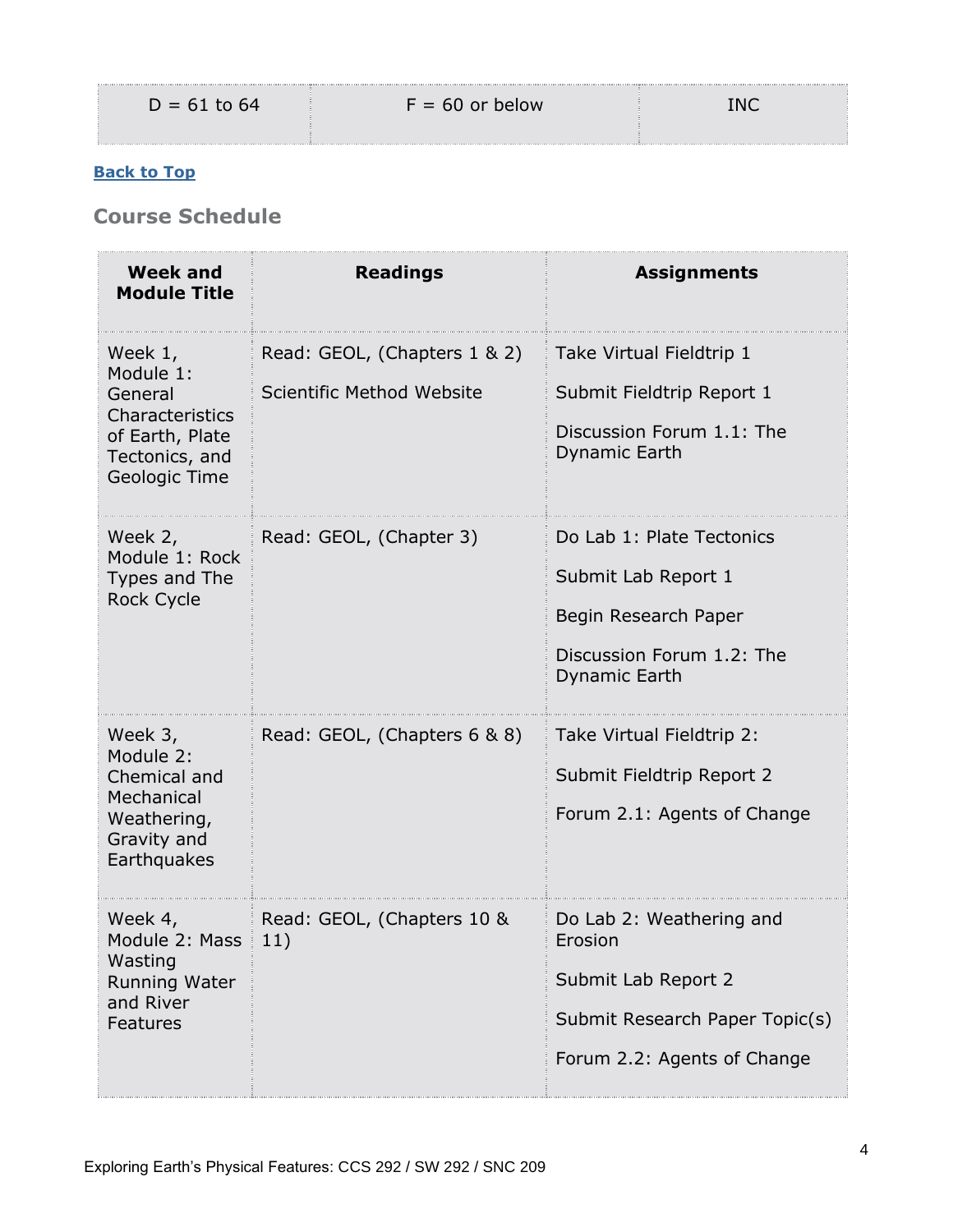| Week 5,<br>Module 3: Rock<br>Structures,<br>Volcanoes, &<br>Mountain<br><b>Building</b> | Read: GEOL, (Chapters 4, 5<br>and $9)$                                                                                   | Initiate a Self-Directed fieldtrip<br>Forum 3.1: Landforms I                                                                                                                                   |
|-----------------------------------------------------------------------------------------|--------------------------------------------------------------------------------------------------------------------------|------------------------------------------------------------------------------------------------------------------------------------------------------------------------------------------------|
| Week 6,<br>Module 3:<br>Plateaus,<br>Plains, &<br>Glacial<br><b>Features</b>            | Read: GEOL, (Chapter 13)<br>Colorado Plateau (4 minute<br>video)                                                         | Do Lab 3: Survey of North<br>American Landforms<br>Submit Lab Report 3<br>Submit Research Paper<br>references<br>Forum 3.2: Landforms I                                                        |
| Week 7,<br>Module 4:<br>Coasts,<br>Shorelines, &<br>Oceans                              | Read: GEOL, (Chapter 15)                                                                                                 | Take Virtual Fieldtrip 3:<br>Submit Fieldtrip Report 3<br>Forum 4.1: Landforms II                                                                                                              |
| Week 8,<br>Module 4:<br>Deserts and<br>Caves                                            | Read: GEOL, (Chapter 14 and<br>pp. 256-258)                                                                              | Do Lab 4: Landforms and<br><b>Natural Resources</b><br>Submit Research Paper Draft<br>(Optional)<br>Submit Self-Directed Fieldtrip<br>Report<br>Submit Lab Report 4<br>Forum 4.2: Landforms II |
| Week 9,<br>Module 5:<br>Human<br>Dependence on<br>Landforms                             | Iron Mining (4 min video)<br>Russian Diamonds (16 min<br>video)<br>Geology and Biodiversity<br>(Mendips England Example) | Take Virtual Fieldtrip 4:<br>Submit Fieldtrip Report 4<br>Forum 5.1: Human Dependence<br>on Landforms                                                                                          |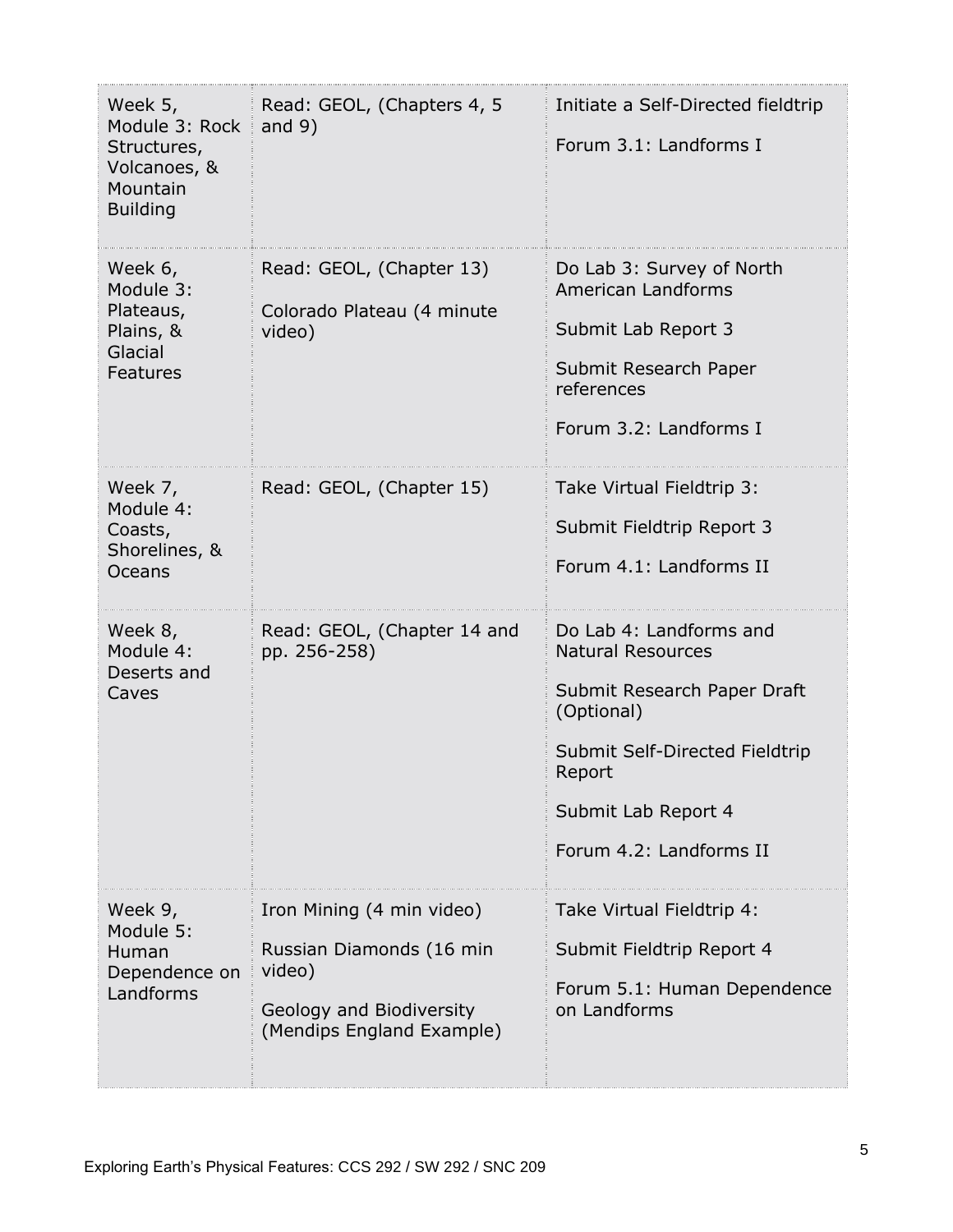| Week 10,<br>Module 5:<br>Economics of<br>Landforms | Oil and Gas Formation (3 min)<br>Natural Gas (3 min)<br><b>Gold Deposits</b> | Submit Research Paper Final<br>Draft<br>Forum 5.2: Human Dependence<br>on Landforms<br>Develop a 200-word summary<br>statement about earth's<br>landforms based on your<br>learning throughout the course.<br>Post this statement as a<br>message on the Human<br>Dependence on Landforms<br>Forum |
|----------------------------------------------------|------------------------------------------------------------------------------|----------------------------------------------------------------------------------------------------------------------------------------------------------------------------------------------------------------------------------------------------------------------------------------------------|
|                                                    |                                                                              | Forum 5.3: Human Dependence<br>on Landforms                                                                                                                                                                                                                                                        |

#### **[Back to Top](#page-0-1)**

#### <span id="page-5-0"></span>**Course Policies**

For access to all SCPS and DePaul University academic policies, refer to the following links:

[SCPS Student Resources Website](https://scps.depaul.edu/student-resources/Pages/default.aspx)

[DePaul Student Handbook](https://catalog.depaul.edu/student-handbooks/)

The **D2L Course Website** for this course.

#### **Course Syllabus**

The official syllabus for this course that includes course dates, instructor information and quarter specific details will be provided by the course instructor by the start of the course and available on the course D2L website.

#### **Course Registration**

To find out when this course will be offered next, you can go to the **SCPS Registration** [website](https://scps.depaul.edu/academics/registration/Pages/Undergraduate-Registration-Information.aspx) for details on how to register for the course.

For information on how this course can apply to your program, contact your academic advisor.